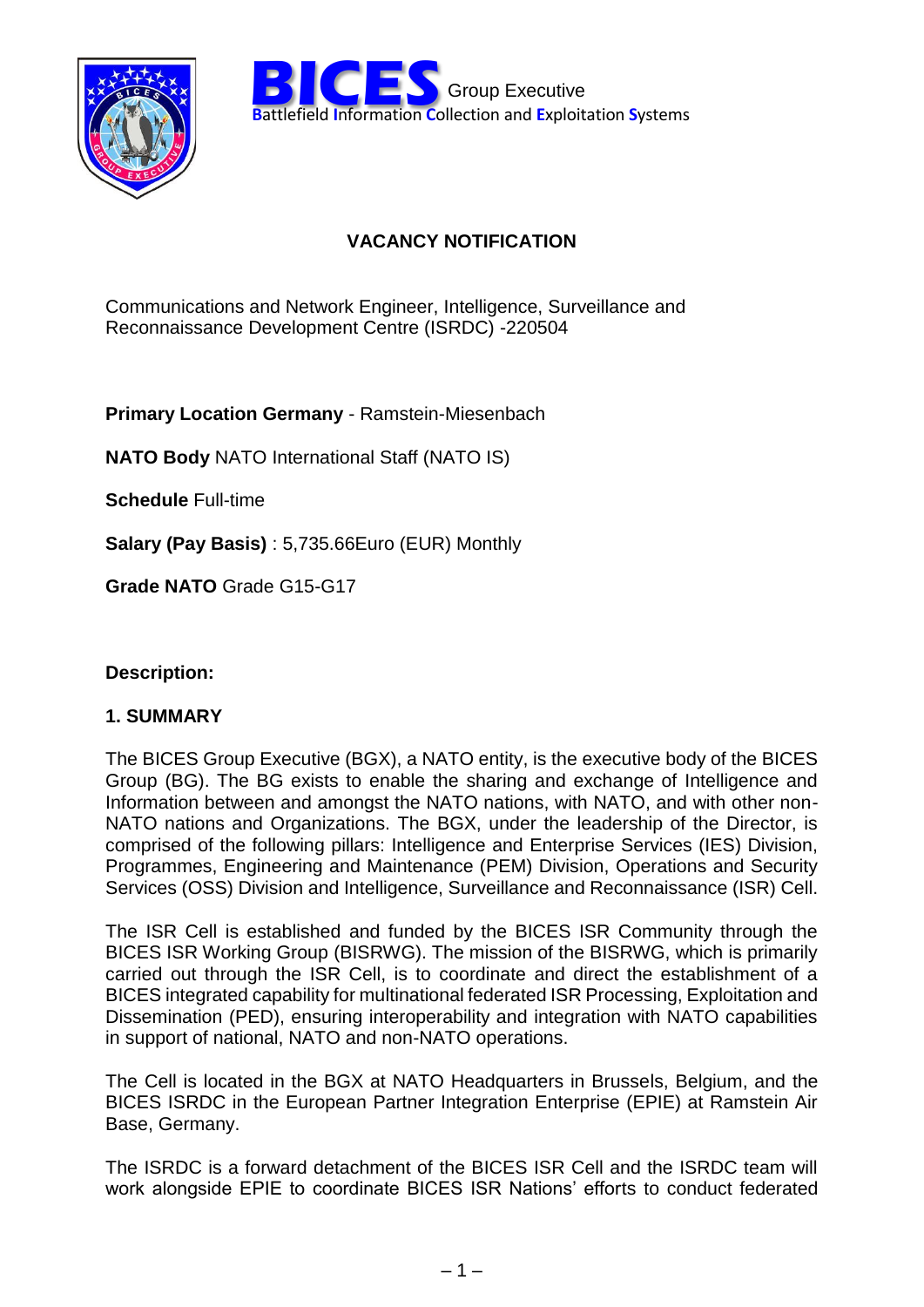Tasking Collection and PED (TCPED) and to develop future operational and technical capabilities. The team will coordinate with NATO Air Command (AIRCOM), the 603rd AOC, and DGS-4 to contribute to NATO and multinational Joint ISR and federated PED activities, and for the development of agreed standards, Concept of Operations (CONOPs) and Tactics, Techniques and Procedures (TTPs).

Under the direction of the ISRDC Team Lead and Operations Coordinator, the incumbent is responsible for planning and programming ISR technical support matters. S/He contributes to the development of the ISR Cell Work Plan, the BGX Mid-Term Plan (MTP) and Programme of Work (POW). S/He works closely with EPIE and ensures that the BICES and BISRWG objectives are met in a coordinated, timely and cost-effective manner and interfaces with the BISRWG, with nations and NATO officials. S/He ensures effective liaison and coordination of BICES ISR activities with all relevant Bodies and Agencies.

## **2. QUALIFICATIONS AND EXPERIENCE**

### **Essential**

The incumbent must:

- possess a University degree in Information Technology, Cyber Security and ISR engineering;
- have at least three years of post-related experience, in engineering and support of ISR operations with a focus on operational airborne ISR;
- demonstrate experience in producing documentation packages for security accreditation;
- be experienced in Project Management;
- have experience in the specification, design and/or implementation of national strategic and/or tactical Intel/ISR systems;
- possess expertise in systems security matters, including training/education in Information Assurance and Cyber Defence, and accreditation processes and procedures;
- have proven ability to communicate effectively orally and in writing, with good briefing skills;
- possess excellent organizational skills and ability to interrelate;
- be experienced in planning, designing, developing, testing and deploying IT system security technology (including hardware, software and network);
- have the know-how to implement and test scalable and fault-tolerant software solutions and lT platforms in secure environments;
- have knowledge of communication protocols (routing and routed), firewalls, encryption devices and common network architectures based on these technologies;
- possess level V (Advanced) of the English language.

### **Desirable**

The following will be considered an advantage: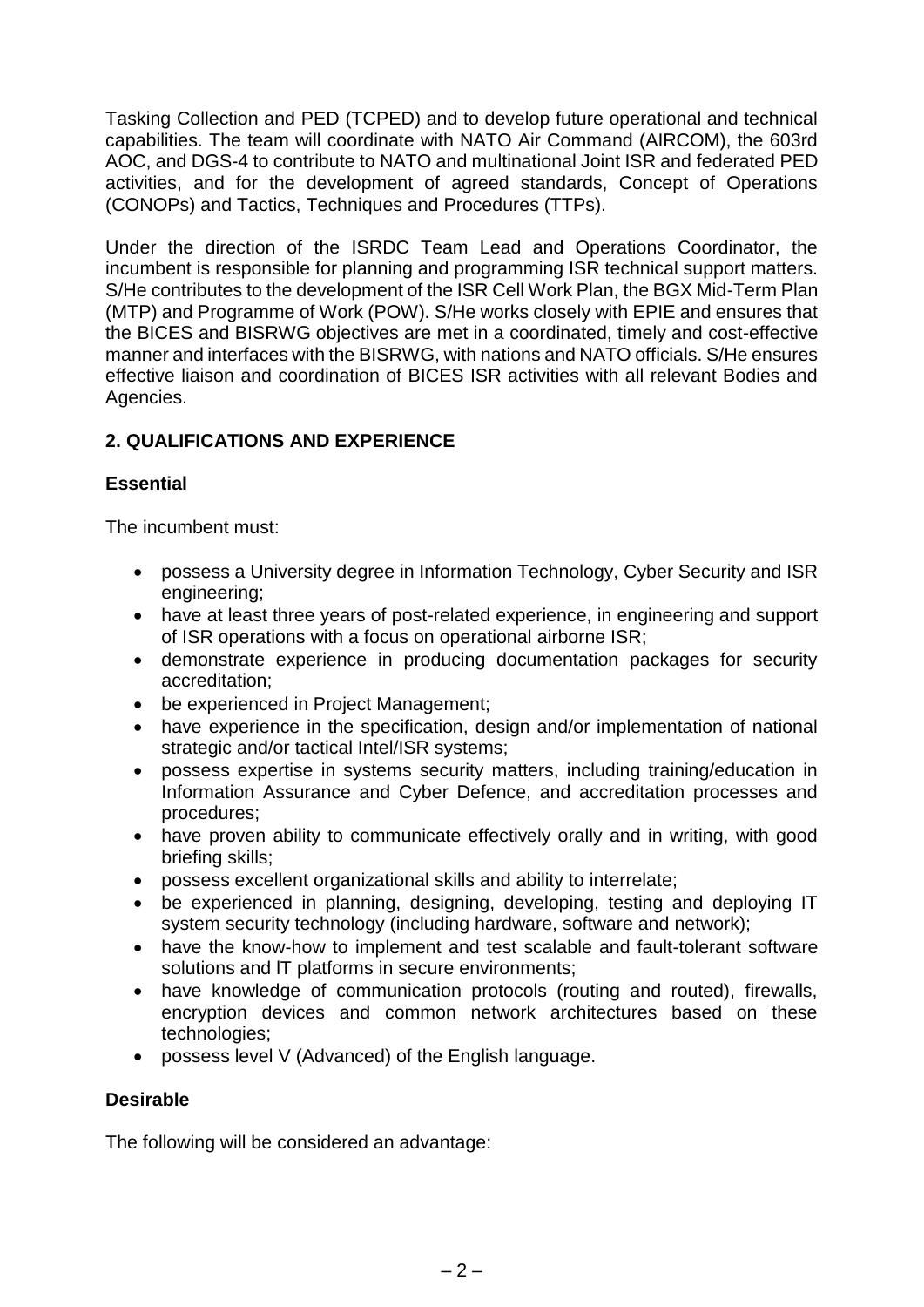- familiarity with US ISR organizations such as U.S. Air Forces in Europe (USAFE), EPIE and Distributed Common Ground/Surface System (DCGS) Enterprise CONOPs;
- familiarity with national and/or NATO ISR doctrine and intelligence systems;
- knowledge of intelligence collection and exploitation organizations and systems, concept, technology and security, such as BICES;
- experience in engineering in support of operational ISR systems in support of air activities at tactical level (Air Operations Center (AOC) or Coalition Intelligence Fusion Center);
- experience in operational deployments in support of air ISR activities during recent NATO or Coalition operations;
- knowledge of Automatic Data Processing (ADP) systems;
- experience in participating in national, EU, and/or NATO Working Groups;
- certification in Project Management (PRINCE2, etc.);
- experience with STANAG 4559 ed. 4, Coalition Shared Data servers, the NCIA Joint ISR Service Line, Imagery Product Library servers, or in the MAJIIC project;
- working knowledge of NATO organization and procedures;
- familiarity with BICES systems and procedures.

### **3. MAIN ACCOUNTABILITIES**

#### **Expertise Development**

Coordinate and support nations' implementation of streaming ISR and IRM/CM (Intelligence Requirement Management/ Collection Management) systems on the BICES network, ensuring synchronization with the BGX hub streaming services. Support nations' efforts to interface non-STANAG 4559 streaming services with the BGX services. Coordinate nations' plans and programmes to enhance streaming services with advanced Discovery, Search and Retrieval (DSAR) capabilities, ensuring interoperability with NATO capabilities. Provide guidance and direction as necessary to personnel involved in the ISR functional area of the BGX. Act as the main point of contact for the ISR Development Centre Team Lead, ISR Cell Chief and ISR Chief Engineer/Architect for Planning and Programming activities.

#### **Knowledge Management**

Cooperate with EPIE, nations and NATO to develop next generation ISR technologies in order to provide ISR services on the BICES network. Conduct market research for future ISR-related technologies in areas such as artificial intelligence and machine learning. Assist with the testing and demonstration of future ISR technologies and guide their incorporation into the BICES ISR construct. Draft documentation of a technical nature such as design documents, requests for change for approval to operate, standard operating procedures, security tests and verification plans, security operations and statements of compliance.

#### **Planning and Execution**

Plan and manage the establishment of an additional BICES Point of Presence (POP), including personnel and workspace, within EPIE to support ISR operations and capability development. Ensure the expansion of BGX central ISR support services and BICES availability to EPIE. Ensure liaison and coordination of BICES ISR activities with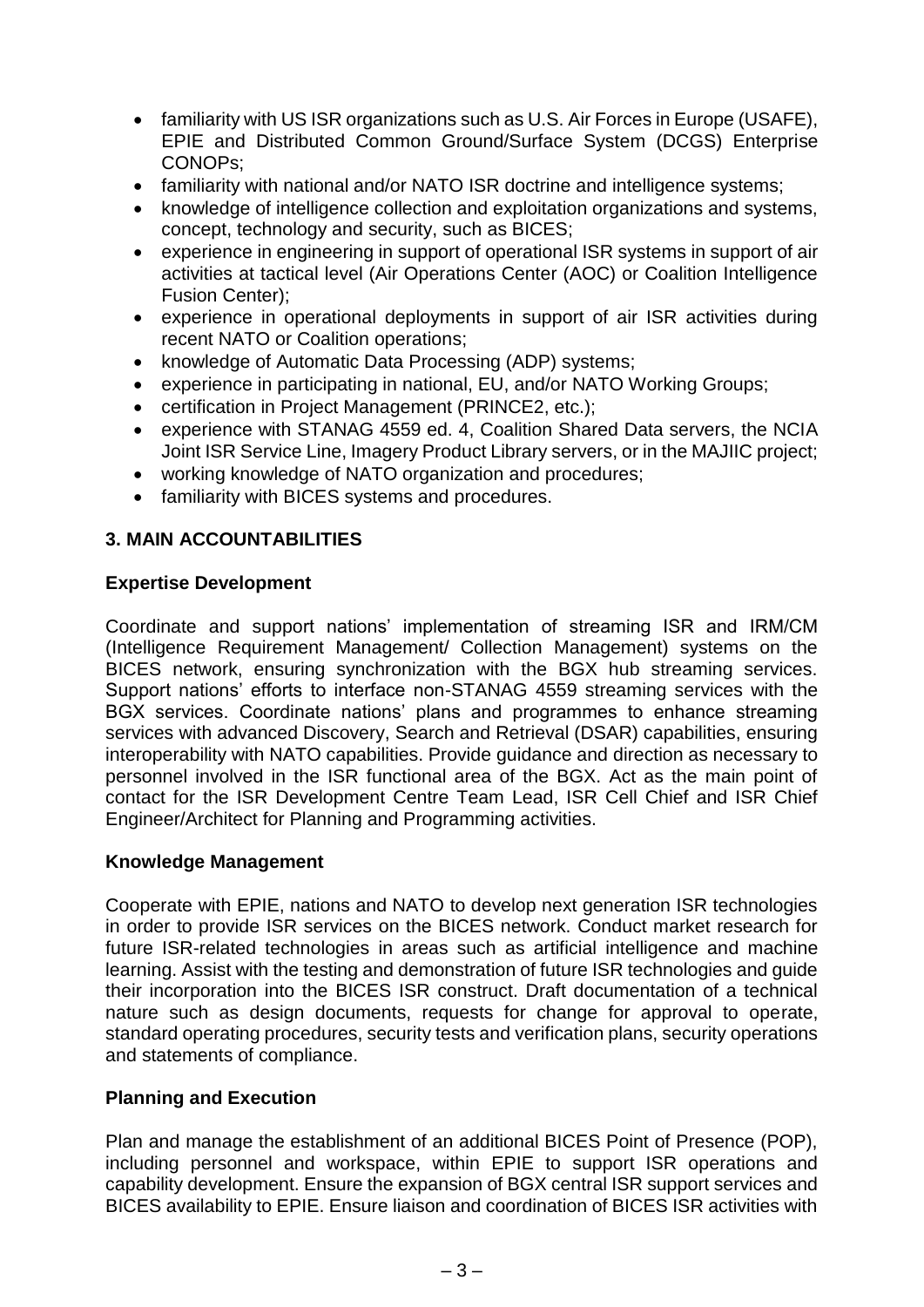all relevant Bodies and Agencies, mainly with EPIE, BICES ISR Cell, NATO Air Command (AIRCOM), Allied Command Operations (ACO), Allied Command Transformation (ACT) and NCIA.

#### **Project Management**

Coordinate and support nations' fielding of Coalition Shared Data server (CSD) and equivalent data/product storage capabilities on the BICES network, ensuring synchronization with the BGX hub CSD. Support EPIE and nations' efforts to interface CSDs and with equivalent Imagery Product Libraries, Streaming and Workflow capabilities provided by nations. Coordinate nations' plans and programmes to enhance CSD and other ISR supporting systems, ensuring interoperability with NATO capabilities and with EPIE. Coordinate and support nations' efforts to connect national PED centres and systems to the BICES network. Support nations with planning and implementation of distributed PED management capabilities, ensuring interoperability with NATO concepts and capabilities.

#### **Stakeholder Management**

Promote and maintain professional relations with officials, both military and civilian, within nations and NATO, as required. Work closely with EPIE, AIRCOM, the 603rd AOC and DGS-4. Interface with the BISRWG, with Nations and NATO Officials.

Perform any other duty as required.

#### **4. INTERRELATIONSHIPS**

The incumbent reports to the ISRDC Team Lead and Operations Coordinator and Team lead. S/He supervises the work of the ISRDC System Administrator and Network Technician. S/He coordinates and interacts with other BGX and ISR staff, as required and in particular with staff from the OSS and PEM divisions.

Direct reports: N/A

Indirect reports: 1

#### **5. COMPETENCIES**

Analytical Thinking: Sees multiple relationships. Links causes and consequences at increasingly complex levels. Relates information objectively to reach logical conclusions and develops solutions.

Flexibility: Adapts to unforeseen situations. Maintains personal effectiveness and efficiency in unexpected situations. Makes small or temporary organizational changes to meet the needs of a specific situation. Adapts tactics to fit the situation or the person.

Impact and Influence: Takes multiple actions to persuade. Carefully prepares information and supporting arguments in anticipation of others' reactions. Adapts a presentation or discussion to appeal to the interests and work environment of others. Calculates the impact of actions, words etc. on the audience and selects language and examples which are appropriate to the situation and level of staff dealt with.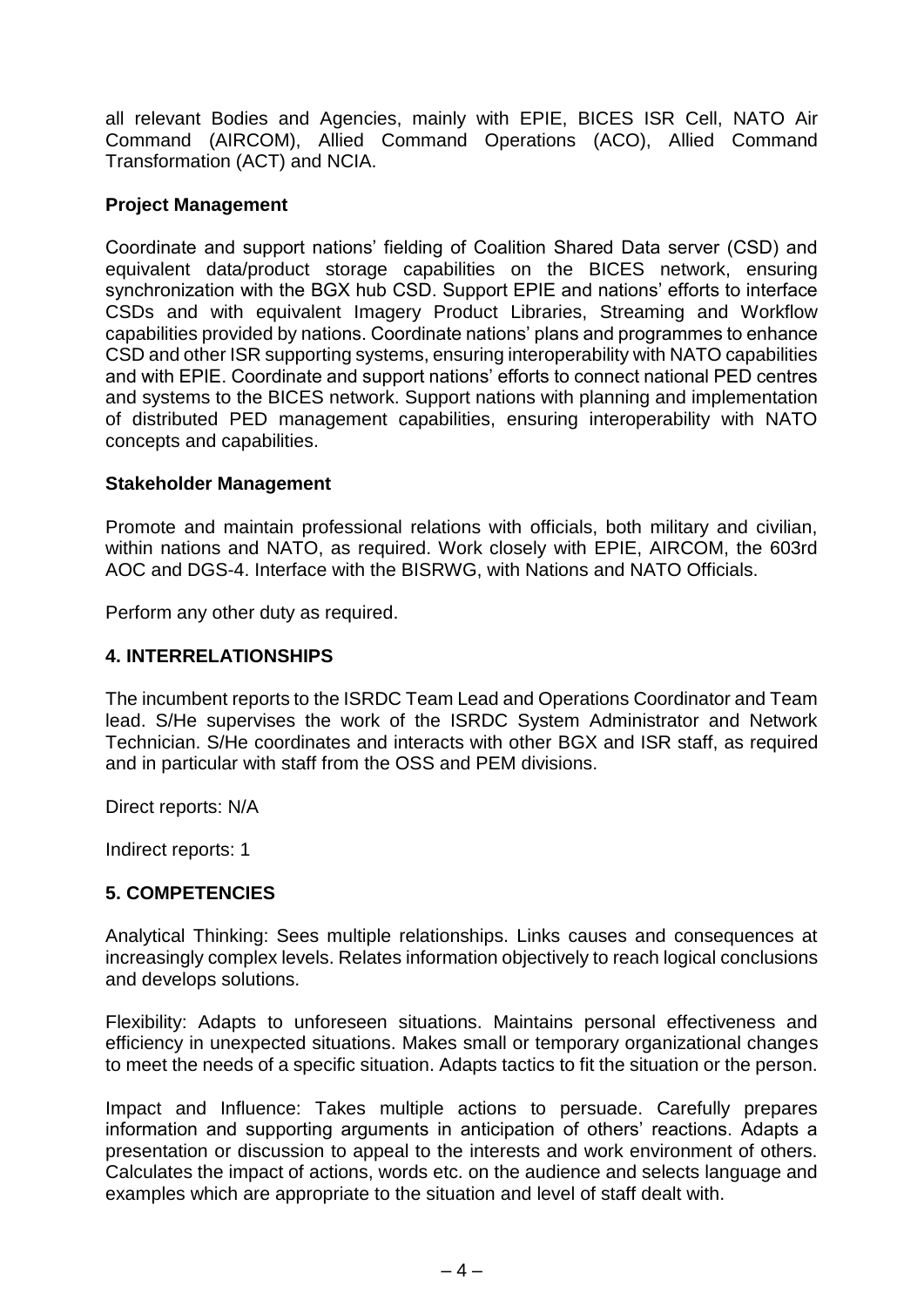Initiative: Is decisive in a time-sensitive situation. Acts quickly and decisively in a crisis or other time-sensitive situation. Is unafraid to propose and/or take action when the norm would be to wait, study the situation and hope the problem will resolve itself.

Organizational Awareness: Understands organisational climate and culture. Is aware of the unspoken limitations of the Organization, what is and is not possible at certain times or in certain situations. Adapts one's approach to the Organization's culture in order to bring about the optimal result.

Teamwork: Cooperates. Participates willingly in the team, doing his/her share of the team's work. Shares information and knowledge freely, offering support and cooperation.

## **6. CONTRACT**

Contract to be offered to the successful applicant: Definite duration contract of three years; possibility of renewal for up to a further six years in 3-year increments; possibility of an indefinite duration contract thereafter.

Contract clause applicable:

The maximum period of service foreseen in this post is 9 years. The successful applicant will be offered a 3-year definite duration contract, which may be renewed for a further period of up to 6 years, in 3-year increments which may be followed by an indefinite duration contract.

If the successful applicant is seconded from the national administration of one of NATO's member States, a 3-year definite duration contract will be offered, which may be renewed for a further period of up to 6 years, in 3-year increments, subject also to the agreement of the national authority concerned. The maximum period of service in the post as a seconded staff member is nine years.

Serving staff will be offered a contract in accordance with the NATO Civilian Personnel Regulations.

#### **NOTE:**

Irrespective of previous qualifications and experience, candidates for twin-graded posts will be appointed at the lower grade. Advancement to the higher grade is not automatic, and will not normally take place during the first three years of service in the post.

Under specific circumstances, serving staff members may be appointed directly to the higher grade, and a period of three years might be reduced by up to twenty four months for external candidates. These circumstances are described in the IS directive on twingraded posts.

### **7. RECRUITMENT PROCESS**

Please note that we can only accept applications from nationals of NATO member countries.

Applications must be submitted using e-recruitment system, as applicable: